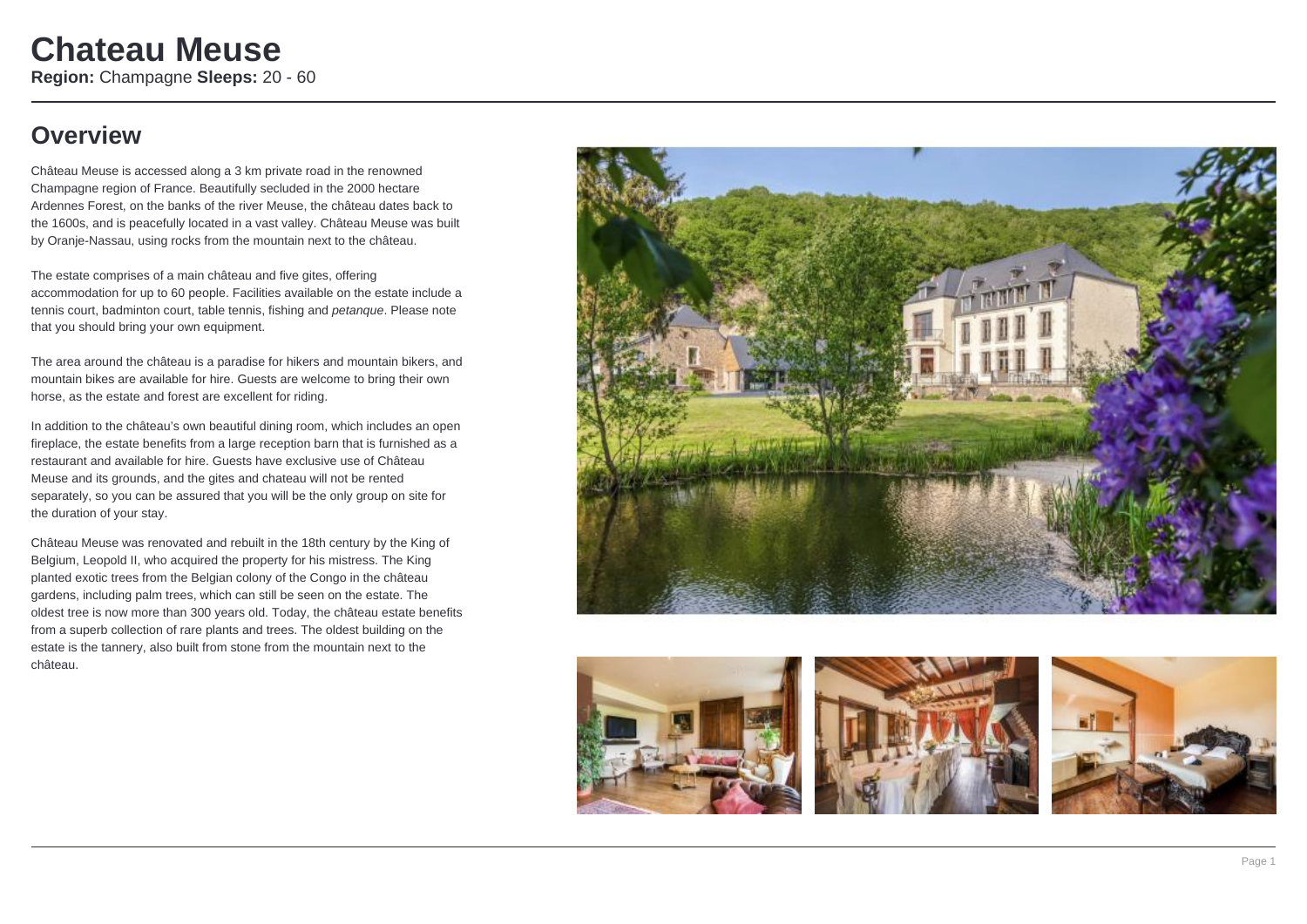## **Facilities**

Chateaux & Castles • Great Value • Heritage Collection • Ideal for Kids • Ideal for Teens • Wi-Fi/Internet • BBQ • Ideal for Parties • Stag/Hen Allowed • Tennis Court • Cable TV • Indoor Games • Outdoor Games • Table Tennis • DVD • Working Fireplace • Heating • Conference Facilities • Chapel on Site • Caretaker/Owner on Site • Cot(s) • High Chair(s) • Toys • Waterfront • Rural Location • Walking/Hiking Paths • Wine Tasting • Golf Nearby • Cycling • Stalking/Hunting • Fishing • Outstanding Landscapes • Outdoor Pursuit & Activities • Tourist Towns & Villages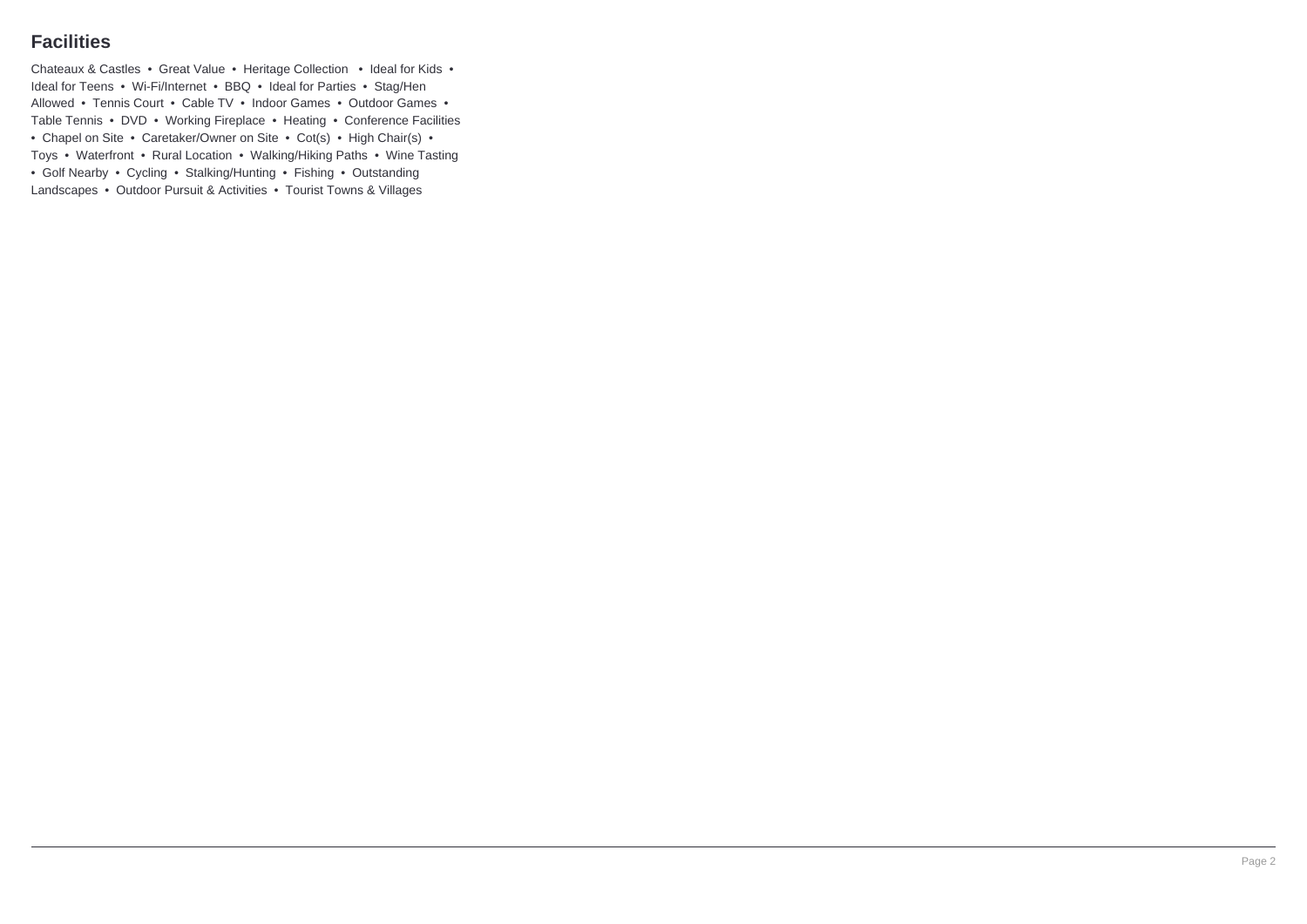# **Interior & Grounds**

**Main Château Interior** (400m2, 20 guests)

Ground Floor

- Entrance hall with WC

- Sitting room with satellite TV and DVD player

- Dining room (for up to 30 guests) with fire-place and music system

- Semi-professional kitchen, fully equipped including electric oven, microwave, gas range, coffee maker, two fridges, one freezer and dishwasher

- Twin bedroom with private bathroom with Italian shower and WC (can be adapted for guests with limited mobility)

First Floor

- 2 x Twin bedroom with private bathroom with shower and WC

- Twin bedroom with private bathroom with whirlpool bath and WC
- King-size bedroom with private bathroom with shower and WC
- King-size bedroom with balcony and private bathroom with bath and WC

## Second Floor

- Family room with 3 x single beds and private bathroom with shower and WC - Family room with 5 x single beds and two private bathrooms with shower plus one WC

## **Outside Grounds**

- Terraces around the chateau

- Covered terrace with BBQ
- Outdoor furniture
- Badminton and tennis court
- Table-tennis (in chapel)
- Boules pitch
- River Meuse in front of chateau
- Ample parking

## **Facilities**

- Wi-Fi (up to three devices at a time)
- Music system
- Satellite TV and DVD player
- Badminton and tennis court
- Table-tennis (in chapel)
- Boxes and grassland available for horses







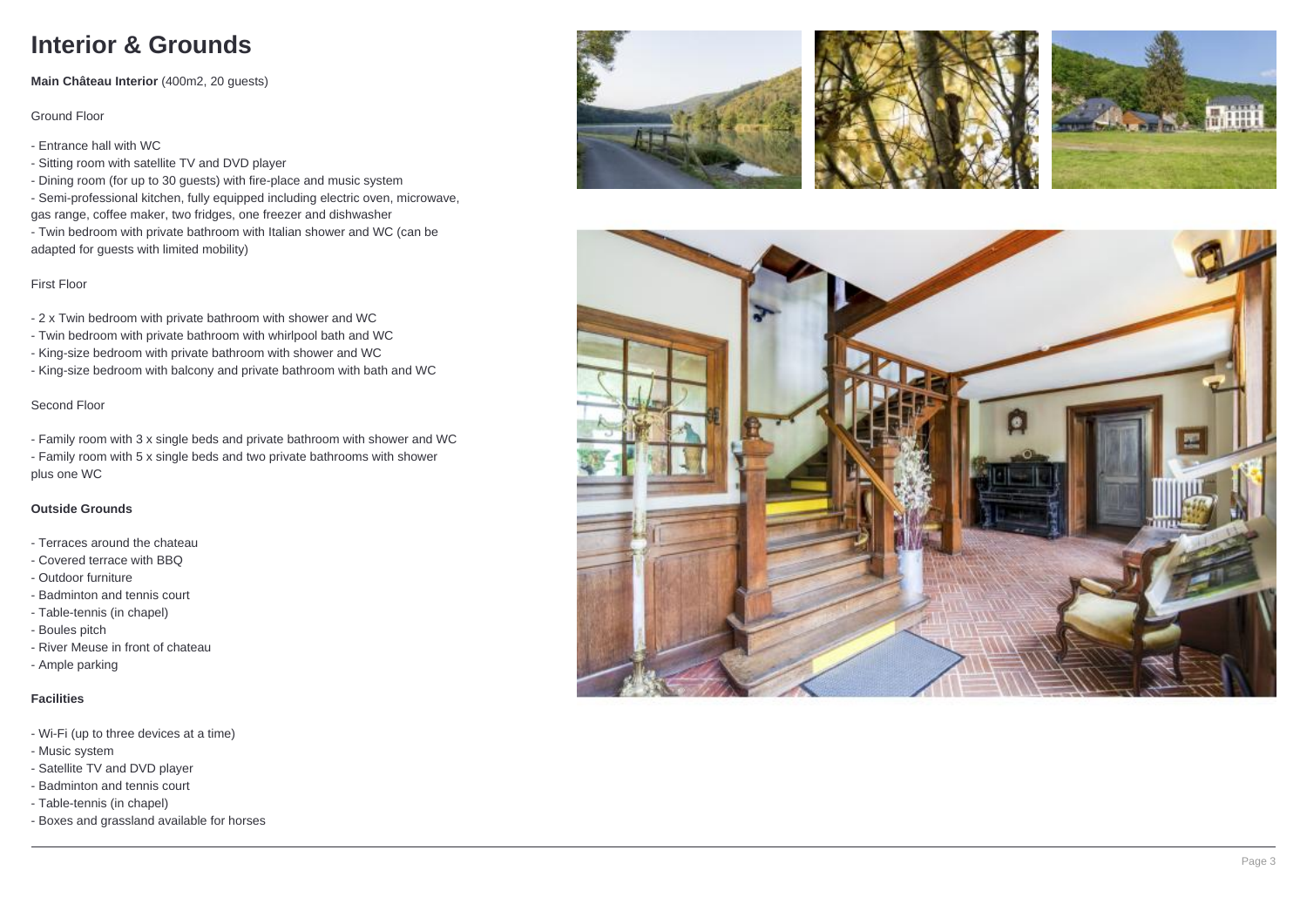Please note that you should bring your own equipment for outdoor games

#### **The Gîtes (up to 40 guests)**

The small farmhouses, dotted across the estate, are ideal for larger groups or those seeking more privacy. There are five separate cottages/gites in total to accommodate up to 40 guests.

Please note that whilst each cottage has complimentary Wi-Fi, only three devices at a time can be connected.

#### **Interior of Cottage 1 (10-14 guests)**

#### Ground Floor

- Kitchen-diner with stove, fridge-freezer, microwave, coffee maker, toaster, oven and dishwasher - Living room with satellite TV and woodstove

#### First Floor

- Double bedroom (bed 1.4mx2m)
- Bunk bed bedroom
- 2 x Double bedrooms (beds 1.35mx2m)
- Twin bedroom
- Bathroom with shower two washbasins
- Bathroom with shower two washbasins and WC
- Two separate WCs

#### Second Floor

- 2 x quad rooms with 4 single beds each

#### **Outside Grounds**

- Private terrace and BBQ
- Large garden with outdoor furniture
- Surrounded by forest and river

#### **Facilities**

- Wi-Fi
- Satellite TV

**Interior of Cottage 2 (5-7 guests)**

Ground Floor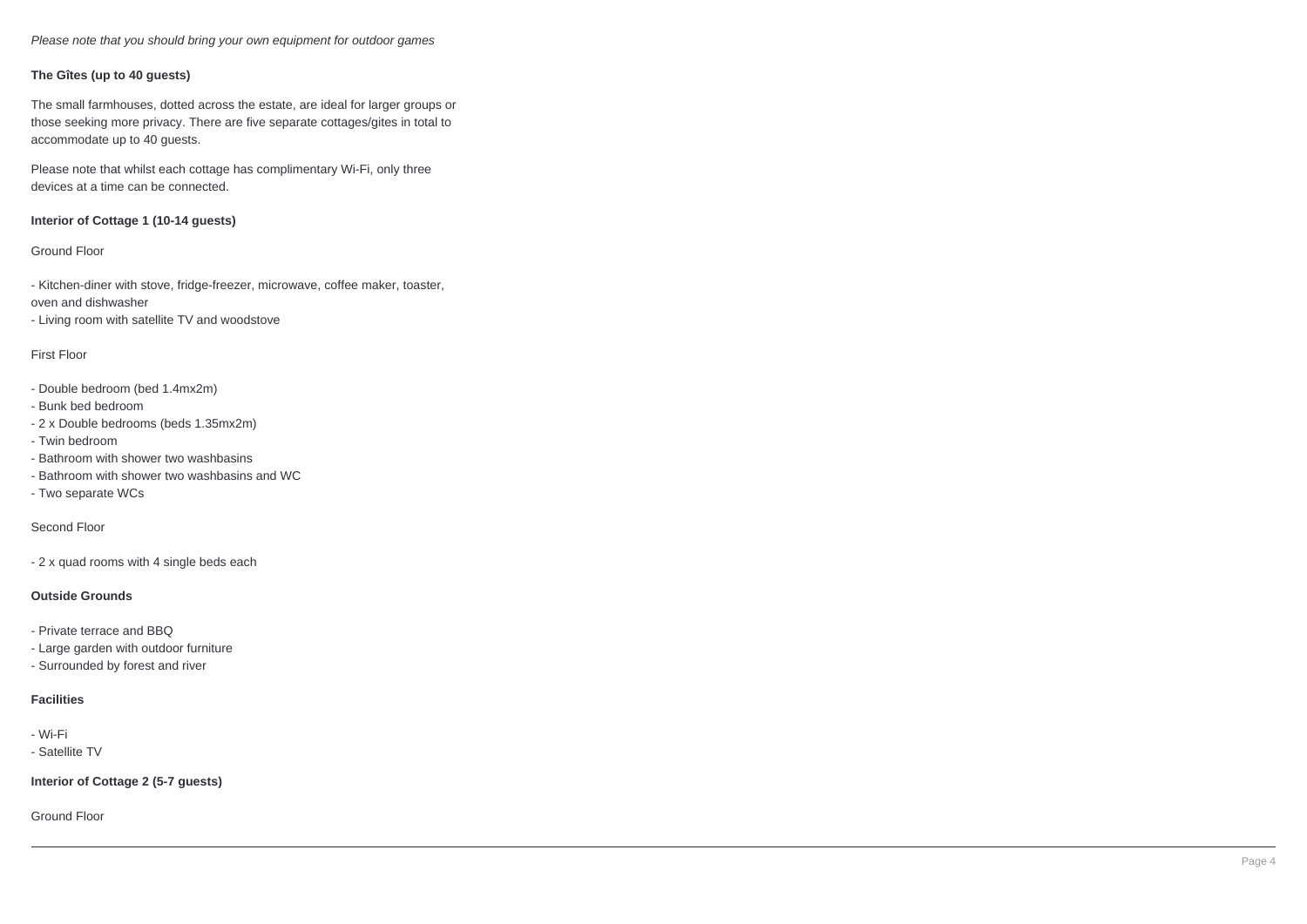- Living room with satellite TV (with sofa-bed measuring 1.4mx2m, available

on request for guests with reduced mobility)

- Bathroom with shower and WC

- Open-plan kitchen-diner with fridge-freezer, microwave, oven, coffee maker and toaster

First Floor

- 2 x twin rooms

- Bathroom with shower and WC

Second Floor

- Twin room

## **Outside Grounds**

- Terrace with outdoor furniture

- BBQ

## **Facilities**

- Wifi

- Satellite TV

**Interior of Cottage 3 (6 guests, in annexe north of castle)**

Ground Floor

- Kitchen, well equipped including fridge, stove, microwave, oven and coffee maker

First Floor

- 1 double bedroom

- Bathroom with shower and WC

Second Floor

- Triple room with 3 x single beds

- Twin room

## **Outside Grounds**

- Terrace with outdoor furniture

- BBQ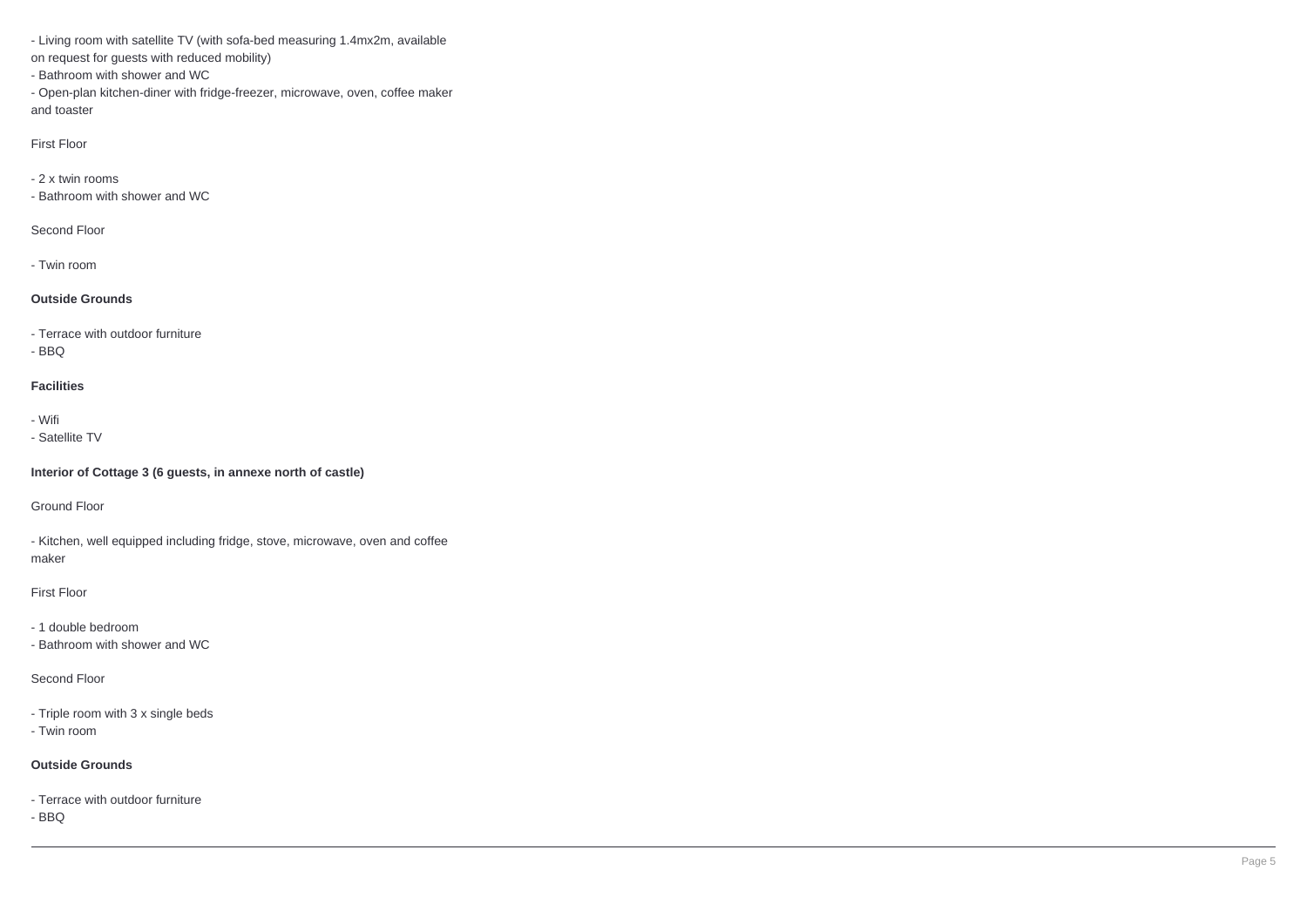#### - Garden

- Surrounded by forest

### **Facilities**

- Wi-Fi

- Satellite TV
- Woodstove

## **Interior of Cottage 4 (4-5 guests, in annexe north of castle)**

Ground Floor

- Kitchen, well equipped with freezer, microwave, coffee maker and toaster

First Floor

- Twin room (beds 0.9mx2m)

- Bathroom with shower

- WC

Second Floor

- Triple room with 3 x single beds

## **Outside Grounds**

- Terrace with outdoor furniture

- BBQ

## **Facilities**

- Wi-Fi

- Satellite TV

- Woodstove

**Interior of Cottage 5 (2 guests, also suitable for a couple with baby)**

Ground Floor

- Kitchen, well equipped including fridge, microwave, coffee maker and toaster - Sofa bed (1.4mx2m)

First Floor

- Double bedroom (bed 1.8mx2m)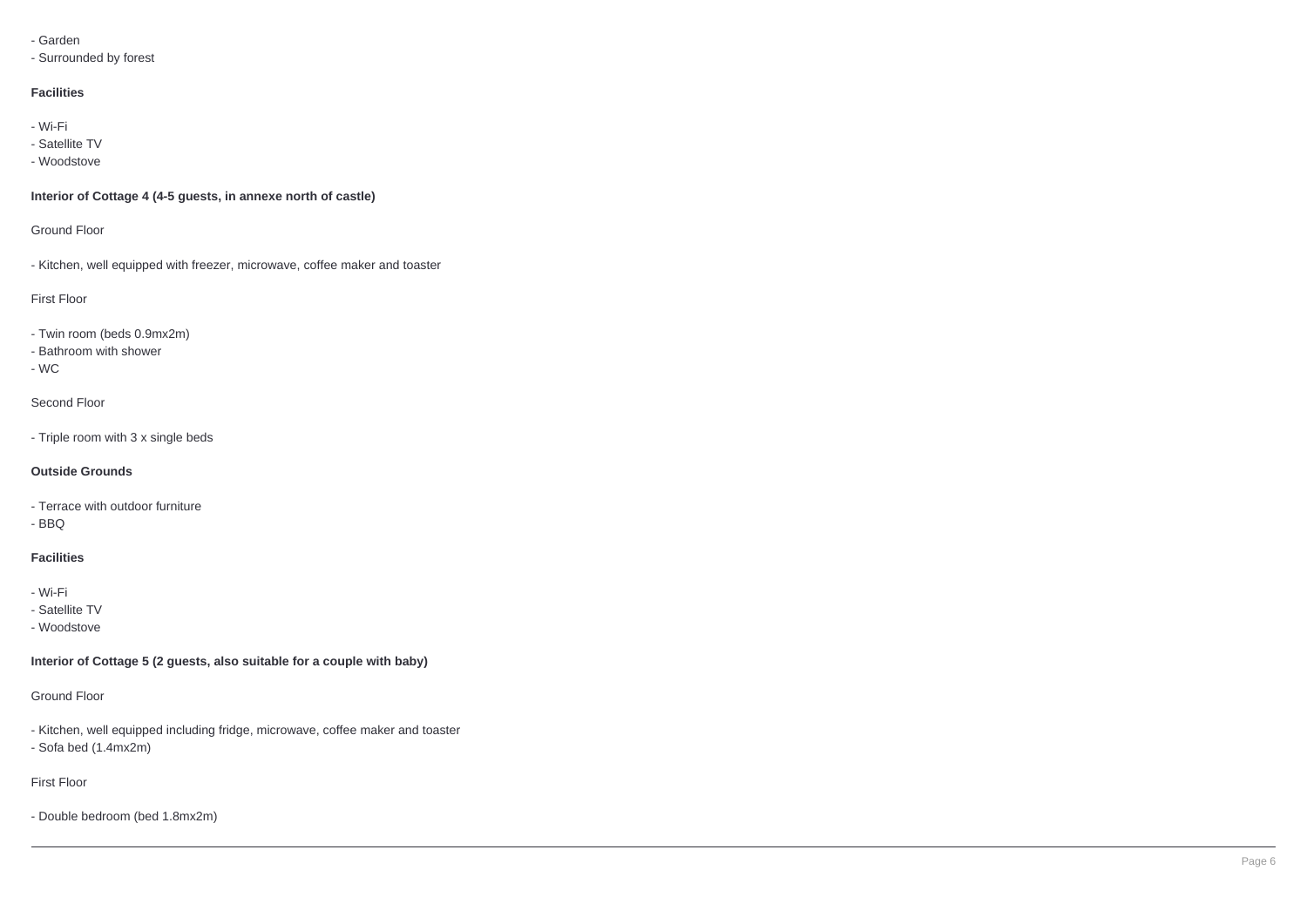- Bathroom with bath and washbasin

- WC

#### **Outside Grounds**

- Private garden overlooking Risdoux stream
- BBQ
- Private terrace with outdoor furniture

#### **Facilities**

- Wi-Fi

- TV
- Woodstove

NB – only cottage in the building so good privacy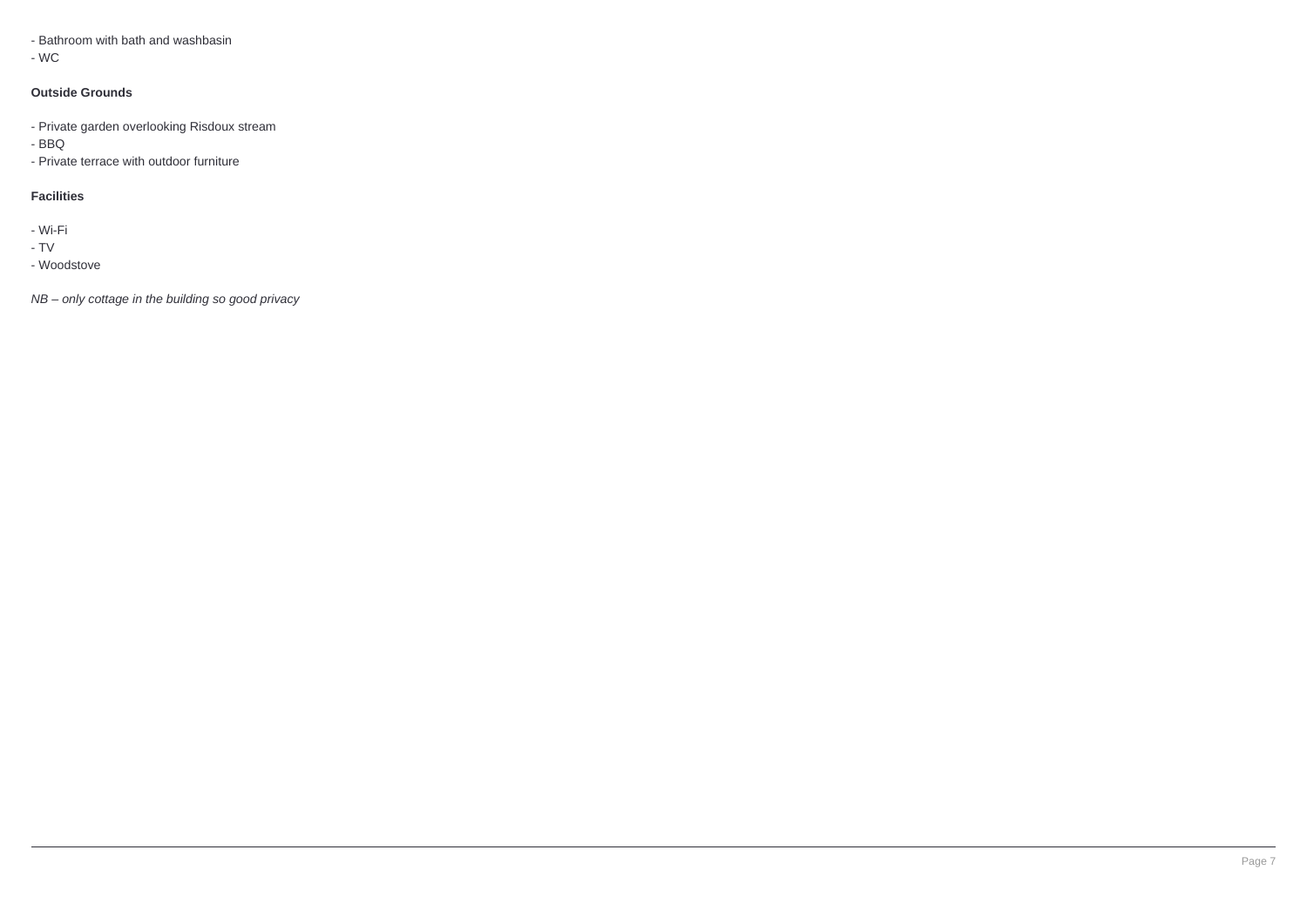## **Location & Local Information**

The Ardennes region is beautifully diverse, and a paradise for hikers, mountain bikers and riders, with woodlands, vast lakes, winding rivers and a variety of terrains. The river valleys consist of canyons reaching up to impressive green mountainous peaks. Towns close to the chateau include Namur, set around a 19th century Citadel and benefiting from excellent restaurants and great bars, Dinant, Rochefort, St Hubert, Bouillon, which is renowned for fantastic canoeing along the River Lesse, and Vireux, a super choice for restaurants, street markets and shopping.

If you're a fishing fan, the Meuse is a fantastic river which holds some huge fish of all sorts of species. It is easily accessible along almost its entire length, all that is required is a French fishing license (Carte de Peche). There are plenty of backwaters and numerous creeks that are ideal for whitebait or carp. You can also discover the Meuse valley on the water, enjoying a boat tour!

For those who prefer more fast-paced activities, why not try paragliding! This is a very unique way to take in the beautiful countryside that Champagne has to offer and there are many sites nearby.

There are so many places to explore around the region: the Chateau and Abbee at Chimay, the Han caves, canoeing along the River Lesse and hiking in the woodlands. This makes Chateau Meuse a fantastic base from which to discover the region of Champagne.

## **Local Amenities**

| <b>Nearest Airport</b>    | Zaventem, Brussels<br>(91-100 km) |
|---------------------------|-----------------------------------|
| <b>Nearest Ferry Port</b> | Calais<br>(Over 100 km)           |
| Nearest Village           | <b>Vireux</b><br>$(4 \text{ km})$ |
| <b>Nearest Town/City</b>  | Givet<br>(15 km)                  |
| <b>Nearest Restaurant</b> | <b>Chez Salvatore</b><br>(5 km)   |
| Nearest Bar/Pub           | Tippy bar<br>(5 km)               |

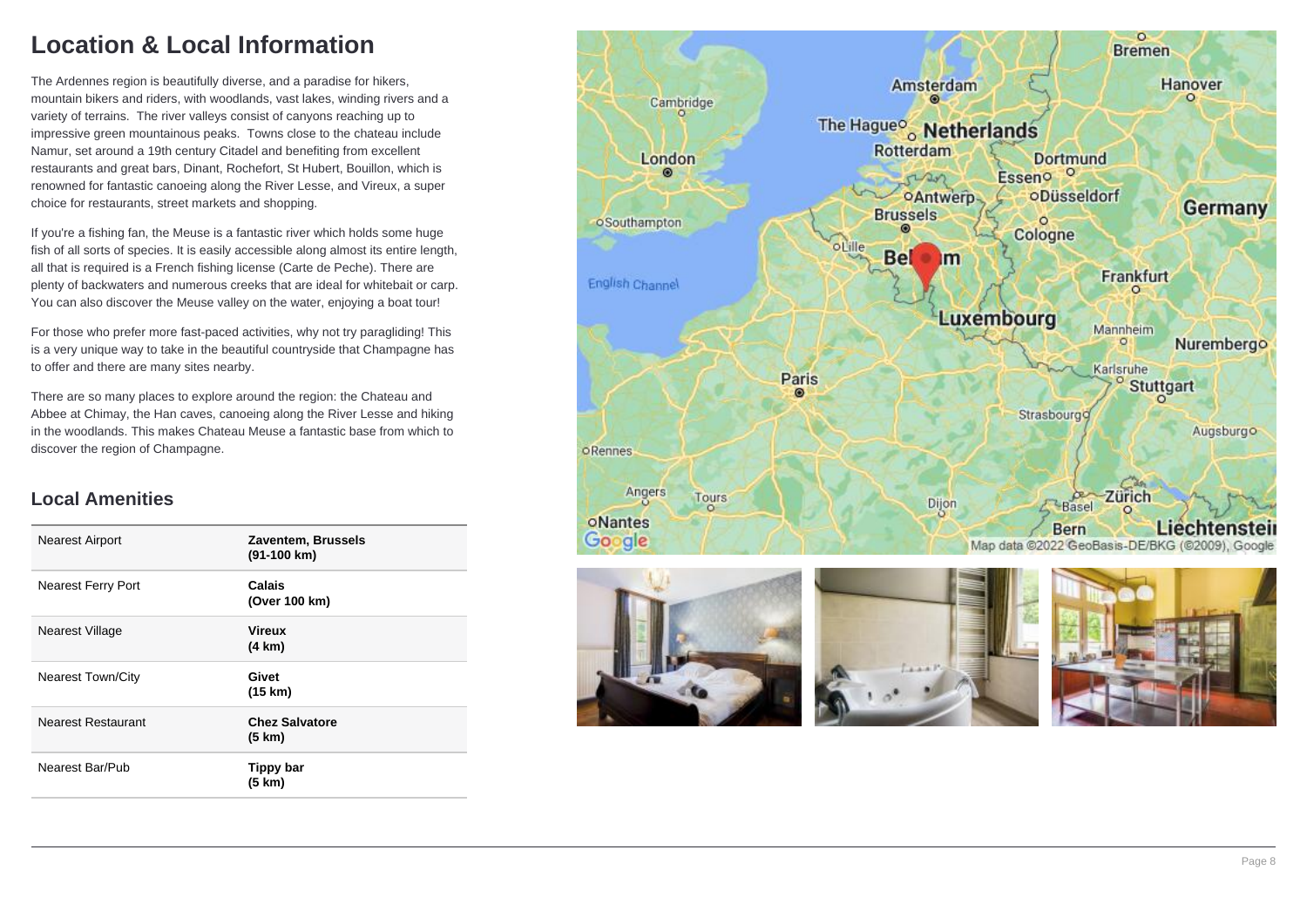| Nearest Golf |  |
|--------------|--|
|--------------|--|

Nearest Golf **charleville mezières (41-45 km)**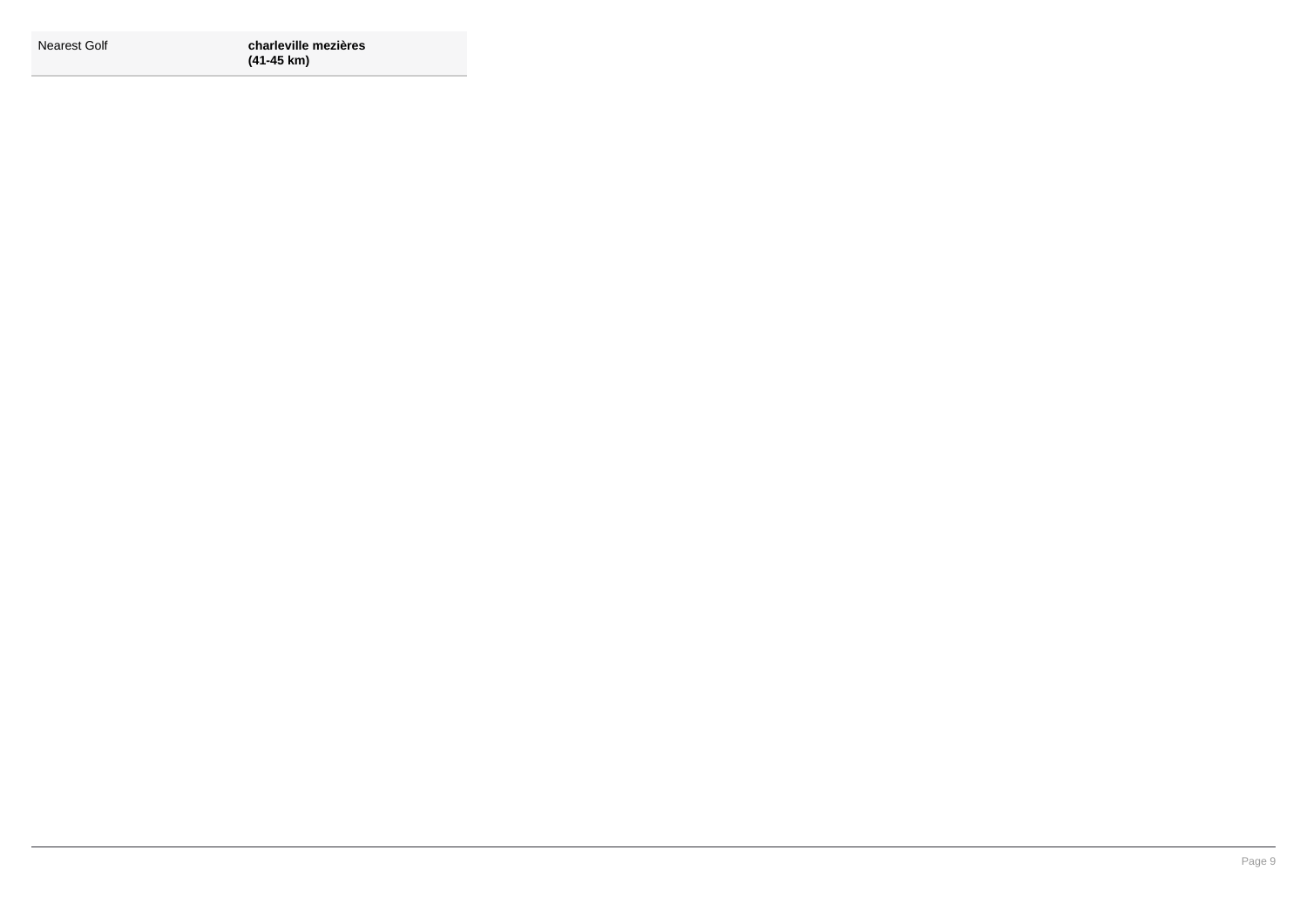# **What Oliver loves…**

- The château gardens are superb, with exotic tress from Congo and a tree over 300 year old!
- Tennis, badminton, table tennis, fishing and petanque can all be done at the château - this is a great place for outdoor pursuits
- The interior of the chateau is classic vet comfortable
- On the banks of the River Meuse, the location is picture-perfect
- With the wide range of accommodation available, this is an ideal venue for weddings and celebrations

## **What you should know…**

- The gardens are wonderful for children to play in kids will need to be supervised due to the nearby river and streams
- There is complimentary Wi-Fi but it can only connect up to three devices at a time this is a common problem in the area
- Bring your own equipment for all the brilliant outdoor games
- Please note that mid-week stays of 4 nights maximum are available for the price of 2 nights